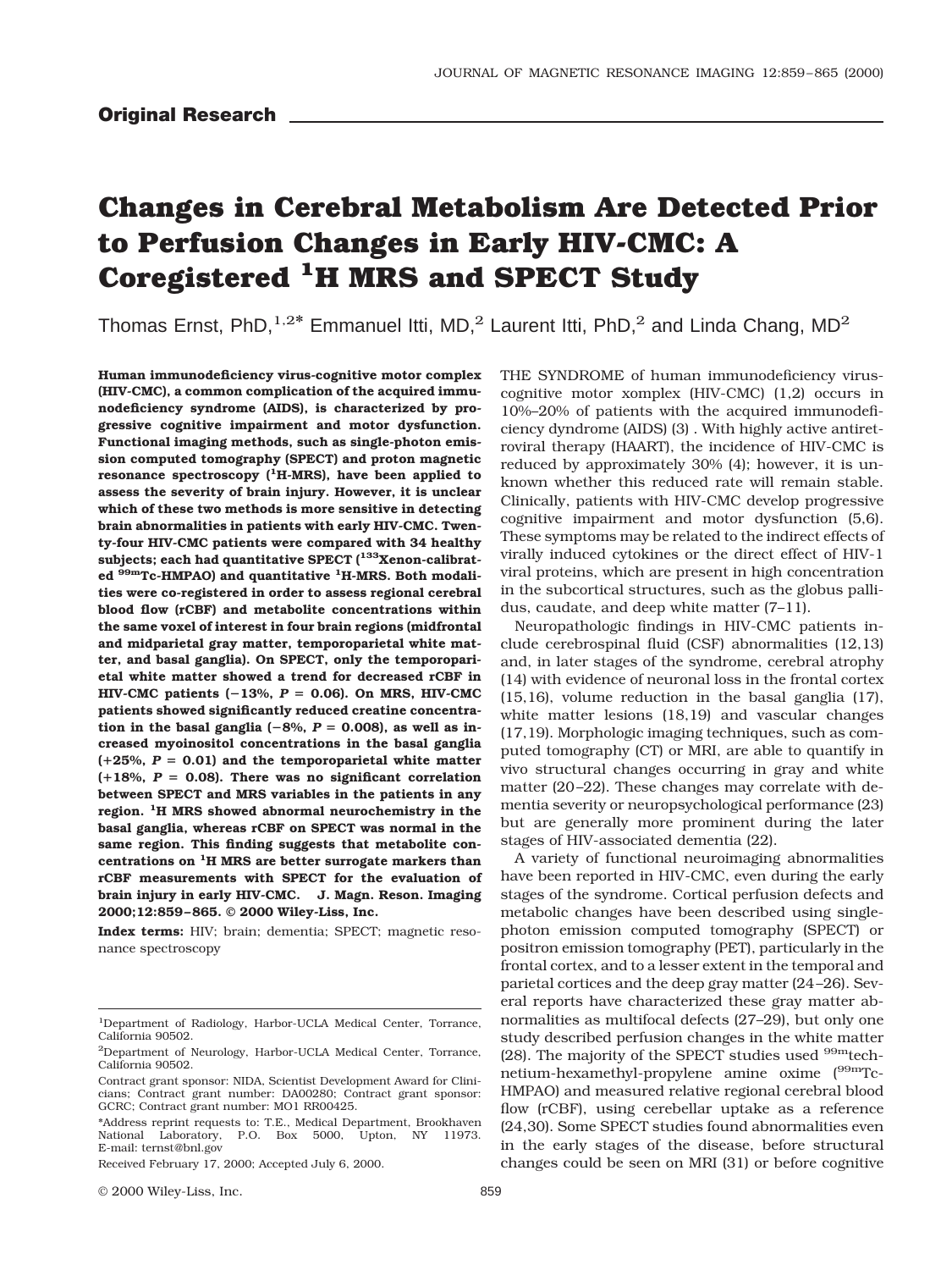impairments (32). PET showed decreased glucose metabolism in the white and gray matter, but hypermetabolism in the basal ganglia, during the early stage of HIV-CMC (33–35). More recently, perfusion MRI has also been shown to detect cerebral perfusion abnormalities in early HIV dementia (36,37).

Proton MR spectroscopy (<sup>1</sup>H-MRS) is another functional neuroimaging technique that shows promise in the evaluation of brain injury in HIV-CMC. Studies in HIV-infected patients showed decreased ratio of N-acetyl aspartate/creatine (NA/CR) (38–40), increased choline/creatine (CHO/CR) (39,41), and increased myoinositol/creatine (MI/CR) (42,43). Using absolute concentration measurements, we confirmed that these changes in metabolite ratios were due to increased myoinositol concentration [MI] and, to a lesser extent, increased [CR] and [CHO], which correlated with the severity of HIV-CMC (44,45).

The main goal of this study was to compare the sensitivity of quantitative SPECT (assessing rCBF) and quantitative <sup>1</sup> H-MRS (assessing neurochemistry) for detecting consistent brain abnormalities in a group of patients with early stages of HIV-CMC. A secondary goal was to determine whether rCBF abnormalities correlate with abnormalities in brain metabolite concentrations.

## **MATERIALS AND METHODS**

## *Subjects*

Twenty-four HIV-positive subjects (21 men and three women), aged  $26-63$  years  $(39.5 \pm 8.5$  years), were compared with 37 healthy control subjects (34 men and three women), aged  $24-63$  years ( $38.3 \pm 9.2$  years). The subjects were recruited from the local community; each signed an informed consent form approved by the Human Subjects Institutional Review Board at Harbor-UCLA Research and Education Institute. All HIV patients underwent a detailed medical history and physical examination, a battery of screening blood tests (including complete blood count, routine chemistry, CD4 count, thyroid function tests, and syphilis serology), a drug use history (nine males had a history of cocaine dependence), and a neurologic evaluation and neuropsychological tests to determine AIDS dementia stage according to the Memorial Sloan-Kettering system (46). All HIV patients were in the early stages of HIV-CMC, with a mean AIDS dementia complex (ADC) stage of 0.48  $\pm$  0.34. Healthy control subjects were excluded if they had any chronic medical illnesses or a history of illicit drug or alcohol abuse. In each subject, MRI, <sup>1</sup>H-MRS, and SPECT were acquired on the same day.

# *MRI and <sup>1</sup> H-MRS*

MRI and MRS were performed on a 1.5-T scanner (Signa, General Electric Medical Systems, Milwaukee, WI). Each examination included a sagittal T1-weighted spin-echo scan [(TE/TR 11/500 msec, 4-mm slice thickness, 1-mm gap, 24-cm field of view (FOV)], followed by either a fast axial T2-weighted multiecho scan (TE1/TE2/TR 17/102/4000 msec, 24-cm FOV, 5-mm



**Figure 1.** Four slices of an MRI scan and co-registered SPECT (atrophy corrected) from a control subject and a patient with HIV-CMC (ADC stage =  $0.5$ , CD4 =  $5/mm^3$ ). The four voxel locations are indicated on both modalities.

slice thickness, no gap) or a fast axial inversion recovery scan (TE/TI/TR 32/120/4000 msec, 24-cm FOV, 3.5-mm slice thickness, no gap).

Localized <sup>1</sup>H-MRS was performed using a STEAM sequence (47) (TE/TM/TR 30/13.7/2000 msec, 128 excitations) in the right temporoparietal white matter (8 patients, 13 controls) and the midoccipito-parietal gray matter (9 patients, 12 controls). In a separate set of subjects, <sup>1</sup>H spectra were acquired with an optimized PRESS sequence (48,49) (TE/TR 30/3000 msec, 128 averages, 2048 data points, 2.5 kHz bandwidth) in the midfrontal gray matter (15 patients, 13 controls) and in the right basal ganglia (14 patients, 12 controls). Voxel sizes ranged between 3 and 8 ml depending on the individual anatomy of the subject (Fig. 1). To avoid the ambiguities caused by the use of metabolite ratios, metabolite concentrations were determined using a method described previously (50,51). Briefly, the T2 decay of the water signal from the voxel was measured at 10 different echo times, separating the partial vol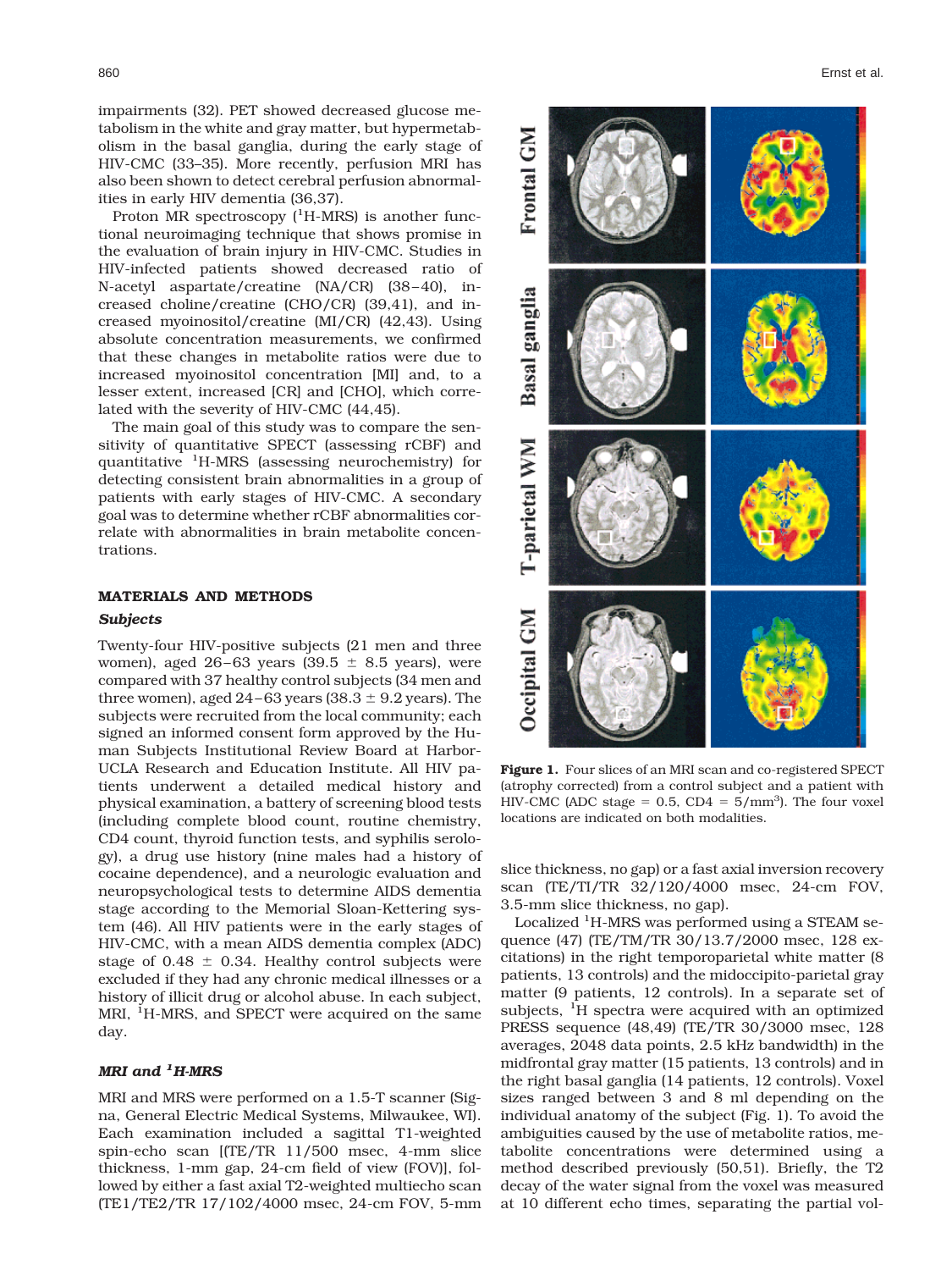umes of CSF and brain tissue within the voxel. The brain tissue water signal was used as a reference, yielding metabolite concentrations in mmoles/kg corrected for CSF content. For comparison of our data with those from previous studies, we also determined metabolite ratios using creatine as an internal standard.

Data processing included the following steps: low frequency filtering of the FID (52), apodization (0.5 Hz Gauss broadening), zero filling, Fourier transformation, and manual zero-order phase correction. Next, an automatic DC baseline correction was performed using the signal intensities at 0 and 2.75 ppm. The peak areas of NA, CR, CHO, and MI were determined by integration and by fitting a Lorentzian line to each peak, separately for each baseline correction scheme. The resulting four areas per peak were averaged and referenced to the signal amplitude of the brain tissue water (50,51). This approach yields interindividual variations of about 10% and intrasubject variabilities of 3%–8%, for the major metabolite peaks (49). The relaxation times (T1 and T2) of the metabolites were assumed to be identical for both patients and control subjects.

#### *SPECT*

All HIV patients and normal subjects were evaluated with both  $^{133}$ Xe (Dupont, Billerica, MA) and  $^{99m}$ Tc-HMPAO (Ceretec, Amersham, Arlington Heights, IL), using a brain-dedicated scanner with three detectorrings (Headtome II, Shimadzu). The 133Xe clearance method (53) provided an absolute quantitation of rCBF for 3 axial slices ( $64 \times 64$  pixels matrices, spatial resolution 20 mm). For these scans, subjects inhaled an air- $^{133}$ Xe mixture (1110 MBq/L) for 1 minute. A  $^{99m}$ Tc-HMPAO SPECT scan rendered qualitative images of cerebral perfusion at higher spatial resolution (10 mm in-plane, 16 mm slice thickness). Radiotracer (1110 Mbq) was administered intravenously within a quiet and dimly lit room. One hour after injection, 12 partially overlapping slices were acquired. Finally, the <sup>133</sup>Xe images were used to calibrate the HMPAO data set on a global basis for absolute rCBF (54,55).

### *Image Processing*

To co-register the HMPAO images with the high-resolution MRI scans, both data sets were transferred to a UNIX workstation. After extracting the external brain surfaces from both the HMPAO and MRI scans, the two surfaces were matched and the SPECT scan was resliced according to the axial MRI slices (56). The registration accuracy of this algorithm is approximately 2–3 mm (56). The fused images (Fig. 2) were further corrected for the partial volume effect due to CSF (and thus for any cerebral atrophy) after segmentation of the CSF from the anatomic MRI scans (57). The structural MRI and segmented CSF images were also used to determine the total brain and CSF volumes in each subject. Volumes of interest (VOIs) were defined at the exact location of the spectroscopy voxels, by entering the voxel coordinates and size used for MRS data acquisition. The absolute rCBF in each VOI was then determined by applying the VOI to the co-registered and calibrated HMPAO map.

#### *Statistical analysis*

Analyses were performed in Statview (Abacus, Berkeley, CA). For each voxel location and each spectroscopy technique (STEAM or PRESS), we first compared the rCBF value, the three spectroscopy ratios (NA/CR, CHO/CR, and MI/CR), and the four metabolite concentrations ([NA], [CR], [CHO], [MI]) between HIV patients and normal subjects using unpaired Student's *t*-test. Linear regression analyses, separately for each brain region, were performed to assess the relationship between rCBF and each of the cerebral metabolite concentrations. For variables that showed a significant correlation, stepwise linear regression analyses, based on inclusion of variables, were additionally performed to evaluate the effect of metabolite concentrations and age on rCBF. All results are reported as mean  $\pm$  standard deviation; *P* values of  $\leq 0.05$  were considered significant.

## **RESULTS**

Morphologic imaging (MRI) showed structural abnormalities in five HIV patients; four showed slight cortical atrophy with ventriclar enlargement, and one showed a white matter lesion in the left superior frontal lobe (5  $\times$  $2 \times 3$ cm<sup>3</sup>, hyperintense on T2-weighted images), without gray matter involvement. MR images were considered radiologically normal in the remainder of the HIV patients and all healthy controls. The global CSF volume of the HIV patients (135.8  $\pm$  61.7 mL) was slightly, but not significantly, larger compared with the control subjects (123.3  $\pm$  40.2 mL). Likewise, global brain volumes were smaller, but not significantly different, in the HIV patients (1295  $\pm$  166 mL) compared with the control subjects (1349  $\pm$  133 mL).

On SPECT, HIV patients showed a trend for reduced rCBF compared with control subjects only in the temporoparietal white matter region  $(-13\%, P =$ 0.06; Table 1). With our small sample size, no significant differences were observed between HIV patients who had used cocaine in the past and those who had not.

Table 1 also shows the <sup>1</sup>H-MRS findings in the HIVpatients and the control subjects. In the HIV patients, the [NA] was normal in all regions, whereas the [CR] was decreased in the right basal ganglia region  $(-8\%)$ ; *P* = 0.008). In addition, HIV patients showed significantly increased [MI] in the right basal ganglia region  $(+25\%;$  $P = 0.01$  and a trend for increased [MI] in the right temporal white matter  $(+18\%; P = 0.08)$ . These abnormalities were associated with increases in the corresponding MI/CR ratios. In contrast, the increased NA/CR ratio in the HIV patients was due to the decreased [CR] but normal [NA].

In the HIV patients, there was no significant relationship between the rCBF and any of the metabolite concentrations. In contrast, the normal subjects showed an inverse correlation between [MI] and rCBF in the midfrontal gray matter  $(r = -0.74, P = 0.004)$  and between the [CHO] and rCBF in the basal ganglia  $(r =$  $-0.60$ ,  $P = 0.04$ ; age did not contribute significantly as a variable in the stepwise regression analyses in both models. Furthermore, the CHO/CR ratio (but not age)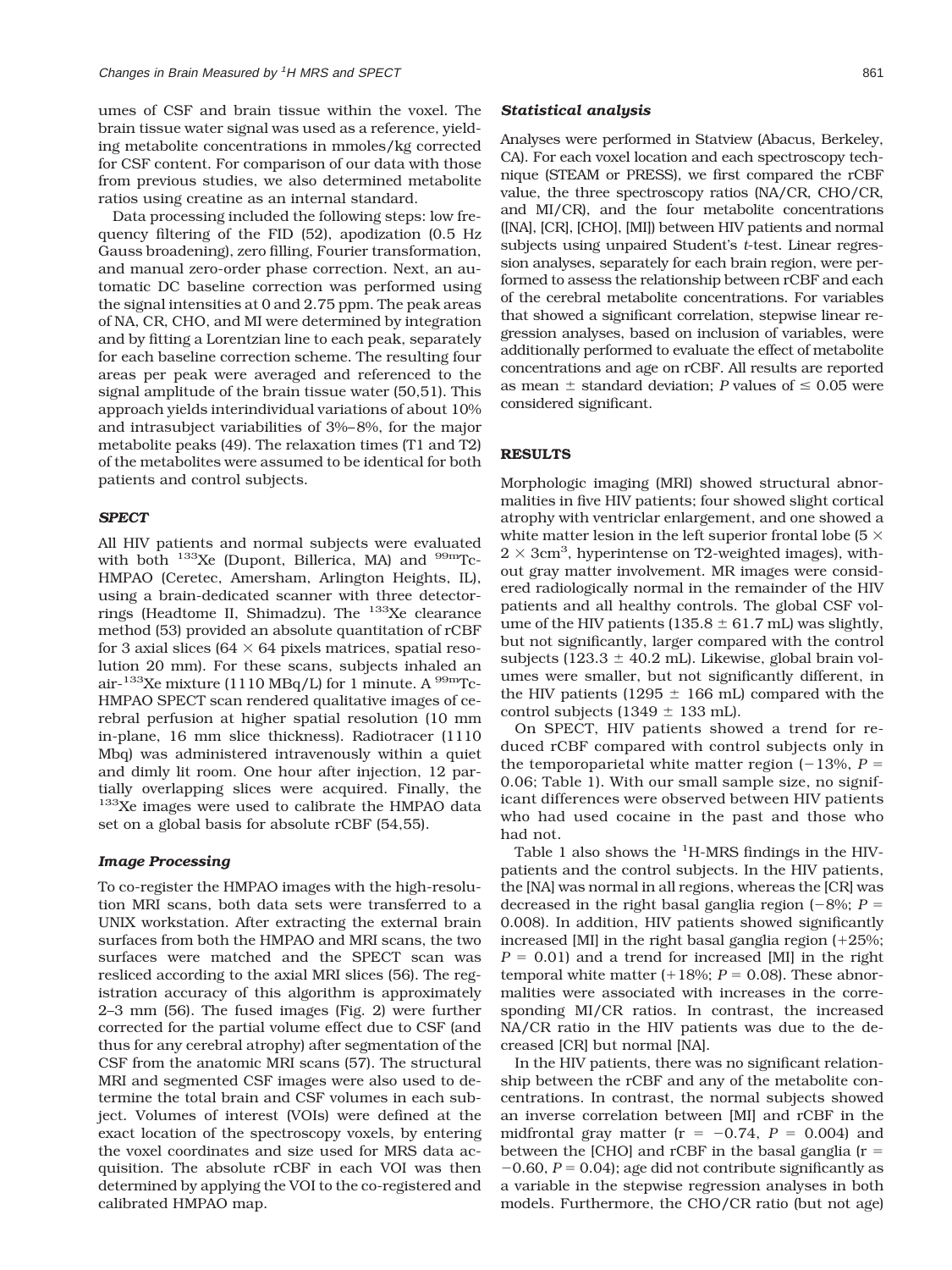



and rCBF in the temporoparietal white matter were correlated negatively ( $r = -0.592$ ,  $P = 0.03$ ). Since normal white matter generally has lower perfusion but higher [CHO] compared with gray matter (see Table 1), these correlations might be due to variations in the white-to-gray matter ratio, especially in the basal ganglia region, which has a variable admixture of white and gray matter.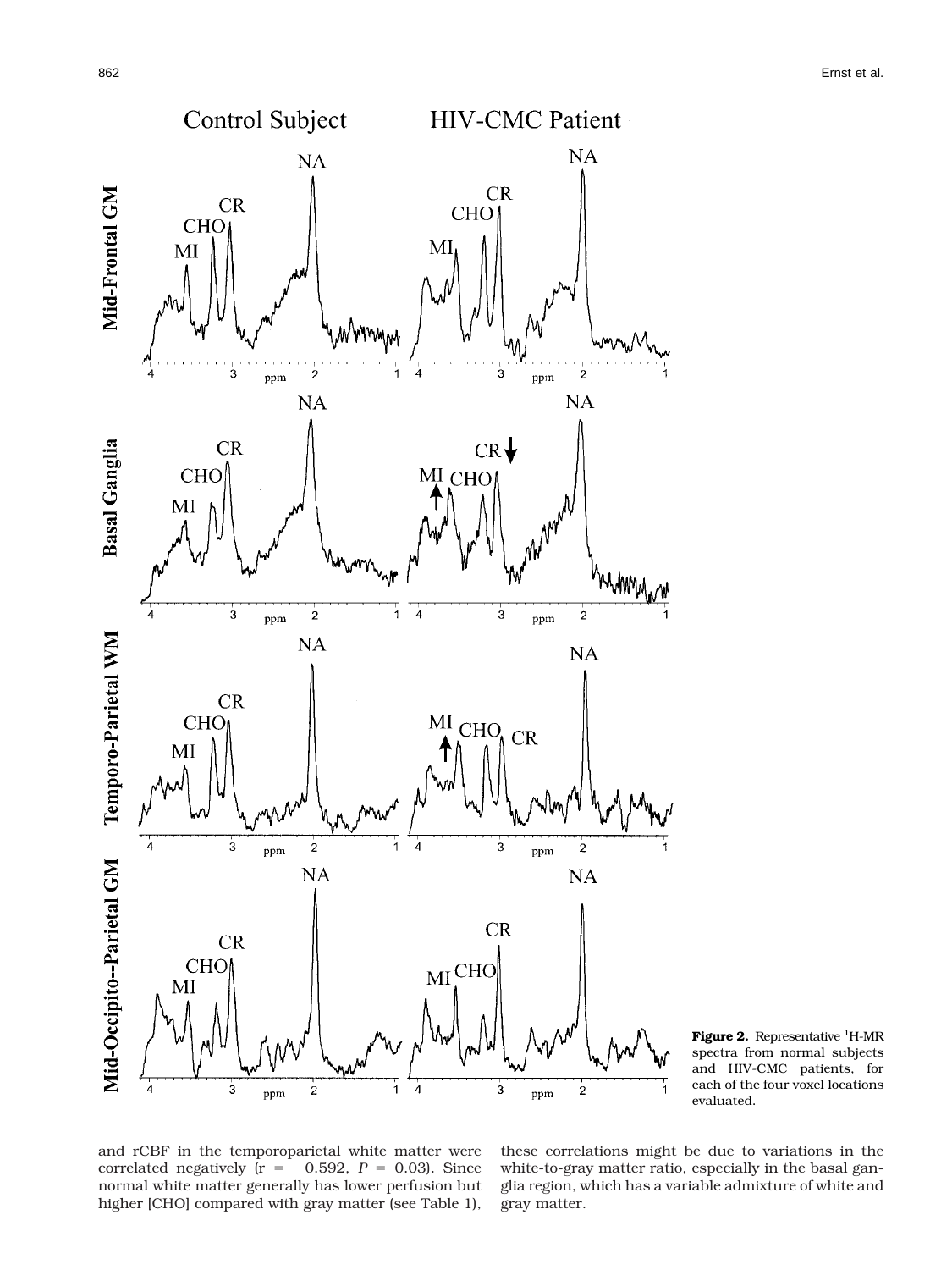Regional Cerebral Blood Flow (rCBF) and Brain Metabolite Ratios and Concentrations in Control and HIV-CMC Subjects

| Voxel location                         | <b>rCBF</b><br>(mL/min/100 q) | NA/CR (%)       | CHO/CR<br>$(\% )$ | MI/CR (%)       | [NA]<br>(mmol/kg) | [CR]<br>(mmol/kg)                               | [CHO]<br>(mmol/kg)                                              | [MI]<br>(mmol/kg) |
|----------------------------------------|-------------------------------|-----------------|-------------------|-----------------|-------------------|-------------------------------------------------|-----------------------------------------------------------------|-------------------|
| Mid-frontal gray<br>matter             |                               |                 |                   |                 |                   |                                                 |                                                                 |                   |
| Normal ( $n = 13$ )                    | $59.33 \pm 6.17$              | $1.51 \pm 0.15$ | $0.84 \pm 0.09$   | $0.77 \pm 0.05$ |                   | $8.54 \pm 0.38$ 7.46 $\pm$ 0.74 2.13 $\pm$ 0.28 |                                                                 | $8.66 \pm 1.38$   |
| HIV ( $n = 15$ )                       | $56.92 \pm 9.21$              | $1.48 \pm 0.11$ | $0.83 \pm 0.08$   | $0.79 \pm 0.09$ | $8.56 \pm 0.56$   | $7.72 \pm 0.55$                                 | $2.16 \pm 0.27$                                                 | $8.99 \pm 1.26$   |
| $P$ -values*                           | n.s.                          | n.s.            | n.s.              | n.s.            | n.s.              | n.s.                                            | n.s.                                                            | n.s.              |
| Right temporo-parietal<br>white matter |                               |                 |                   |                 |                   |                                                 |                                                                 |                   |
| Normal $(n = 13)$                      | $39.00 \pm 6.55$              | $1.49 + 0.16$   | $0.81 \pm 0.11$   | $0.56 \pm 0.08$ | $8.81 \pm 1.01$   | $6.33 \pm 0.65$                                 | $1.59 \pm 0.28$                                                 | $6.68 \pm 1.13$   |
| HIV $(n = 8)$                          | $33.92 \pm 4.77$              | $1.39 + 0.19$   | $0.81 + 0.12$     | $0.70 \pm 0.11$ | $8.43 \pm 1.08$   | $6.09 \pm 0.69$                                 | $1.48 + 0.26$                                                   | $7.91 \pm 1.96$   |
| P-values*                              | $P = 0.06$                    | n.s.            | n.s.              | $P = 0.004$     | n.s.              | n.s.                                            | n.s.                                                            | $P = 0.08$        |
| Mid-occipito-parietal<br>gray matter   |                               |                 |                   |                 |                   |                                                 |                                                                 |                   |
| Normal $(n = 13)$                      | $50.73 \pm 9.63$              | $1.39 + 0.11$   | $0.55 \pm 0.07$   |                 |                   |                                                 | $0.55 \pm 0.05$ 9.24 $\pm$ 1.03 8.04 $\pm$ 1.02 1.43 $\pm$ 0.30 | $7.26 \pm 1.41$   |
| HIV $(n = 9)$                          | $48.45 \pm 9.00$              | $1.33 \pm 0.17$ | $0.51 \pm 0.08$   | $0.56 \pm 0.04$ | $9.15 \pm 0.97$   | $8.51 \pm 1.66$                                 | $1.33 \pm 0.26$                                                 | $7.68 \pm 1.34$   |
| $P$ -values*                           | n.s.                          | n.s.            | n.s.              | n.s.            | n.s.              | n.s.                                            | n.s.                                                            | n.s.              |
| Right basal ganglia                    |                               |                 |                   |                 |                   |                                                 |                                                                 |                   |
| Normal $(n = 12)$                      | $56.25 \pm 7.18$              | $1.26 \pm 0.12$ | $0.77 \pm 0.08$   | $0.59 \pm 0.10$ | $8.97 \pm 0.85$   | $9.11 \pm 0.74$                                 | $2.28 \pm 0.33$                                                 | $7.63 \pm 1.13$   |
| HIV ( $n = 14$ )                       | $55.06 \pm 10.38$             | $1.48 \pm 0.11$ | $0.83 + 0.13$     | 0.73<br>$+0.15$ | ± 0.71<br>9.10    | $+0.51$<br>8.40                                 | $2.36 + 0.28$                                                   | $9.52 \pm 2.14$   |
| $P$ -values*                           | n.s.                          | $= 0.0001$<br>P | n.s.              | $P =$<br>0.01   | n.s.              | P<br>0.008<br>$\hspace{1.6cm} = \hspace{1.6cm}$ | n.s.                                                            | $P = 0.01$        |

All values are reported as mean  $\pm$  standard deviation. \**P*-values are from unpaired t-tests (two-tailed, n.s.  $=$  not significant). [NA]  $=$  N-acetyl concentration,  $[CR]$  = total creatine concentration,  $[CHO]$  = concentration of choline-containing compounds,  $[MI]$  = myoinositol concentration.

#### **DISCUSSION**

Table 1

#### *Cerebral Perfusion Changes on SPECT*

In several functional neuroimaging studies of HIV patients, hypoperfusion has been observed even in the early course of the disease, despite relatively normal structural imaging (28,32,36,37,58,59). However, the majority of the SPECT studies described only a decrease in relative perfusion (32,59). Only one study measured absolute rCBF with <sup>133</sup>Xe-SPECT (58) and showed decreased rCBF in various brain regions in 16 of 18 HIV-positive patients. Some authors found increased perfusion and glucose metabolism in the basal ganglia of HIV patients (30,33,34,36). Using quantitative methods, the current study found only a trend for decreased rCBF in the temporoparietal white matter, with no change in rCBF in the cortical or subcortical gray matter. Our findings are consistent with neuropathologic studies, which show that abnormalities in early HIV-CMC occur preferentially in the white matter (8,19). To our knowledge, only one SPECT study evaluated blood flow in the white matter and found that, based on visual interpretation, AIDS patients showed multifocal subcortical defects (28).

The lack of abnormal (reduced) rCBF in the cortical regions of our study might be due to several factors. First, our patients had very early stages of HIV-CMC (ADC score  $\leq$  1); perfusion abnormalities may be expected to be subtle in these patients. Second, our study evaluates for quantitative rCBF differences that consistently occur between HIV patients and control subjects. In contrast, many of the previous nuclear medicine studies assessed cerebral perfusion on an individual basis, often using visual interpretation. The perfusion abnormalities apparent in some of the patients, which were characterized as multifocal defects in various brain regions, do not necessarily lead to consistent abnormalities in a patient group as a whole. Third, unlike previous studies, we corrected our SPECT data for brain atrophy, ie, the presence of excess CSF in each SPECT voxel. Without such a correction, increased atrophy in the brains of HIV patients may appear erroneously as decreased perfusion on the low-resolution SPECT scans, because there is no appreciable uptake of radiotracer in the CSF (volume dilution). Furthermore, measuring absolute blood flow on SPECT may result in increased variation compared with the relative rCBF measures often employed in SPECT studies; this may have decreased the statistical power to detect rCBF abnormalities. However, our data would have allowed us to detect changes as small as 5% in the absolute rCBF of the HIV patients. Finally, our analysis was limited to four brain regions in which the MRS was performed; therefore, it is possible that perfusion abnormalities were present in brain regions that were not included in our sample.

# *Cerebral Metabolite Changes on <sup>1</sup> H MRS*

Many previous MRS studies have shown metabolite changes in the brain due to direct HIV infection, mostly using metabolite ratios. Characteristic findings in HIV patients are reduced NA/CR ratio, increased CHO/CR, and increased MI/CR. The results of this study demonstrate that the [MI] is elevated in the temporoparietal white matter and basal ganglia of the HIV patients, which is consistent with previous studies (42,43,45). Myoinositol is generally considered a glial marker (60). Therefore, increased [MI] in the white matter and basal ganglia suggests that these regions show glial activation early in the course of the disease; an interpretation that is consistent with post-mortem findings (8,17,19).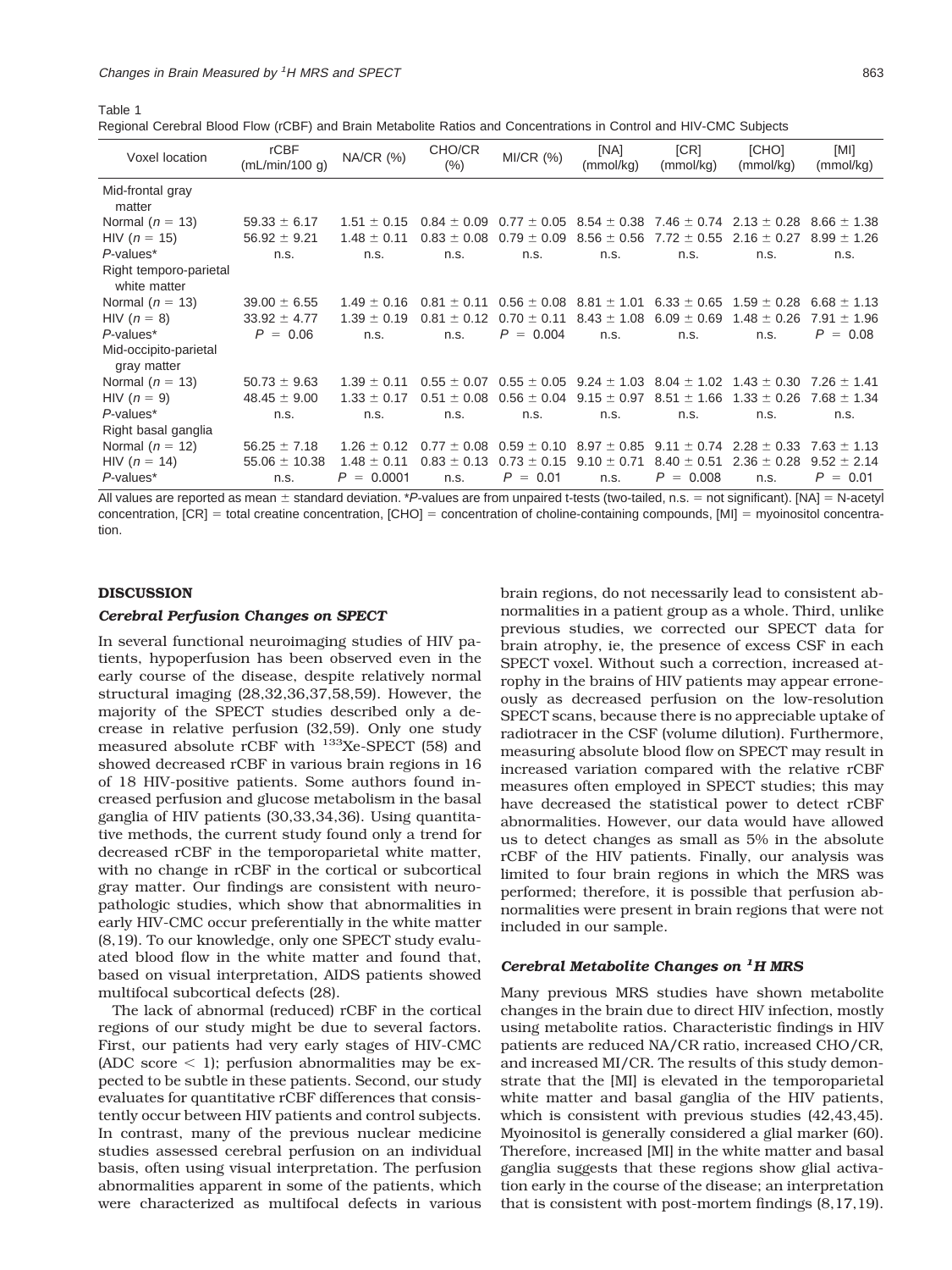The findings of increased [MI] in the temporoparietal white matter (this study) and in the frontal white matter (45), as well as other metabolite abnormalities on spectroscopic imaging studies (61), indicate that HIV brain infection has a more pronounced effect in certain brain regions; however, the results probably are not highly dependent on the exact location of the voxels in the brain.

Many of the previous MRS studies found a decreased NA/CR ratio, which was generally interpreted as decreased NA. In this study, however, the [NA] is in the normal range in all four brain regions; this result is consistent with previous findings in patients with early HIV-CMC (45,61). Because the NA peak comprises primarily N-acetyl-aspartate, a neuronal marker (62), the normal [NA] indicates absence of substantial neuronal loss or damage in early HIV-CMC. The increased NA/CR in the basal ganglia of the HIV patients in this study is due only to a decreased [CR]; this finding exemplifies the inherent ambiguity associated with the interpretation of metabolite ratios.

The metabolite concentrations measured in the control subjects are in general agreement with those obtained in our previous studies (49,51). The use of short echo times (TE 30 msec) and long TR values (3 seconds) minimizes the effect of metabolite relaxation times on the measured metabolite concentrations. Similarly, using the brain water signal from within each MRS voxel as a concentration reference eliminates the influence of radiofrequency inhomogeneities on the concentration values. The application of two different localization techniques in this study most likely leads to some systematic errors that make it difficult to compare regional metabolite concentrations. However, such systematic errors probably had no influence on comparisons between patients and control subjects, since the corresponding data were always acquired with the same techniques.

# *Comparison of SPECT and <sup>1</sup> H-MRS in the Evaluation of HIV-CMC*

In our study, both <sup>1</sup>H-MRS and SPECT showed a trend for abnormalities in the temporoparietal white matter of the HIV-CMC patients. In contrast, rCBF on SPECT was normal in the basal ganglia, one of the most severely affected brain regions in HIV-CMC, whereas <sup>1</sup>H MRS showed a marked increase of [MI] in this region. Consequently, <sup>1</sup>H MRS appears to have a higher sensitivity than SPECT for detecting brain injury in early HIV-CMC. Furthermore, metabolite concentrations on <sup>1</sup>H-MRS, but not rCBF on SPECT, have been shown to correlate well with clinical assessments of disease severity of HIV-CMC (45) and to reflect improvements in cerebral abnormalities after treatment with HAART (44). Therefore, given the existing data, metabolite abnormalities on <sup>1</sup>H MRS appear to be better "surrogate markers" for assessing the severity of brain injury in HIV-CMC than rCBF on SPECT.

## **ACKNOWLEDGMENTS**

L.C. was the recipient of a Scientist Development Award for Clinicians (NIDA grant DA00280). We thank the

technical staff from the Harbor-UCLA Imaging Center and Oliver Speck, PhD, for his help with data analysis.

#### **REFERENCES**

- 1. Navia BA, Jordan BD, Price RW. The AIDS dementia complex: I. Clinical features. Ann Neurol 1986;19:517–524.
- 2. American Academy of Neurology AIDS Task Force Working Group. Report of a Working Group of the American Academy of Neurology AIDS Task Force. Nomenclature and research case definitions for neurologic manifestations of human immunodeficiency virustype-1. Neurology 1991;41:778–785.
- 3. Qureshi A, Hanson D, Jones J, Janssen R. Estimation of the temporal probability of the human immunodeficiency virus (HIV) dementia after risk stratification for HIV-infected persons. Neurology 1998;50:392–397.
- 4. Sacktor N, Lyes R, McFarlane G, et al. HIV-1 related neurological disease incidence changes in the era of highly active antiretroviral therapy. Neurology 1999;52:A252–A253.
- 5. Levy RM, Bredesen DE, Rosenblum ML. Neurological manifestations of the acquired immune deficiency syndrome (AIDS): experience at UCSF and review of the literature. J Neurosurg 1985;62: 475–495.
- 6. Janssen RS, Saykin AJ, Cannon L, et al. Neurological and neuropsychological manifestations of HIV-1 infection: association with AIDS-related complex but not asymptomatic HIV-1 infection. Ann Neurol 1989;26:592–600.
- 7. Navia BA, Cho ES, Petito CK, Price RW. The AIDS dementia complex: II. Neuropathology. Ann Neurol 1986;19:525–535.
- 8. Budka H, Costanzi G, Cristina S, et al. Brain pathology induced by infection with the human immunodeficiency virus (HIV). A histological, immunocytochemical and electron microscopical study of 100 autopsy cases. Acta Neuropathol 1987;75:185–198.
- 9. Price RW, Brew B, Sidtis J, Rosenblum M, Scheck AC, Cleary P. The brain in AIDS: central nervous system HIV-1 infection and AIDS dementia complex. Science 1988;239:586–592.
- 10. Kure K, Weidenheim KM, Lyman WD, Dickson DW. Morphology and distribution of HIV-1 gp41-positive microglia in subacute AIDS encephalitis. Acta Neuropathol (Berl) 1990;80:393–400.
- 11. Pulliam L, Herndier BG, Tang NM, McGrath MS. Human immunodeficiency virus-infected macrophages produce soluble factors that cause histological and neurochemical alterations in cultured human brains. J Clin Invest 1991;87:503–512.
- 12. Levy JA, Shimabukuro J, Hollander H, Mills J, Kaminsky L. Isolation of AIDS-associated retrovirus from cerebrospinal fluid and brain of patients with neurological symptoms. Lancet 1985;2:586– 588.
- 13. McArthur JC, McClernon DR, Cronin MF, et al. Relationship between human immunodeficiency virus-associated dementia and viral load in cerebrospinal fluid and brain. Ann Neurol 1997;42: 689–698.
- 14. Subbiah P, Mouton P, Fedor H, McArthur JC, Glass JD. Stereological analysis of cerebral atrophy in human immunodeficiency virusassociated dementia. J Neuropathol Exp Neurol 1996;55:1032– 1037.
- 15. Everall IP, Luthert PJ, Lantos PL. Neuronal loss in the frontal cortex in HIV infection. Lancet 1991;337:1119–1121.
- 16. Ketzler S, Weis S, Haug H, Budka H. Loss of neurons in the frontal cortex in AIDS brains. Acta Neuropathol 1990;41:778–785.
- 17. Gray F, Lesc MC, Keohane C, et al. Early brain changes in HIV infection: neuropathological study of 11 HIV seropositive, non-AIDS cases. J Neuropathol Exp Neurol 1992;51:177–185.
- 18. Gray F, Scaravilli F, Everall I, et al. Neuropathology of early HIV-1 infection. Brain Pathol 1996;6:1–15.
- 19. Power C, Kong PA, Crawford TO, et al. Cerebral white matter changes in acquired immunodeficiency syndrome dementia: alterations of the blood-brain barrier. Ann Neurol 1993;34:339–350.
- 20. Dal Pan GJ, McArthur JH, Aylward E, et al. Patterns of cerebral atrophy in HIV-1-infected individuals: results of a quantitative MRI analysis. Neurology 1992;42:2125–2130.
- 21. Aylward EH, Henderer JD, McArthur JC, et al. Reduced basal ganglia volume in HIV-1-associated dementia: results from quantitative neuroimaging. Neurology 1993;43:2099–2104.
- 22. Aylward EH, Brettschneider PD, McArthur JC, et al. Magnetic resonance imaging measurement of gray matter volume reductions in HIV dementia. Am J Psychiatry 1995;152:987–994.